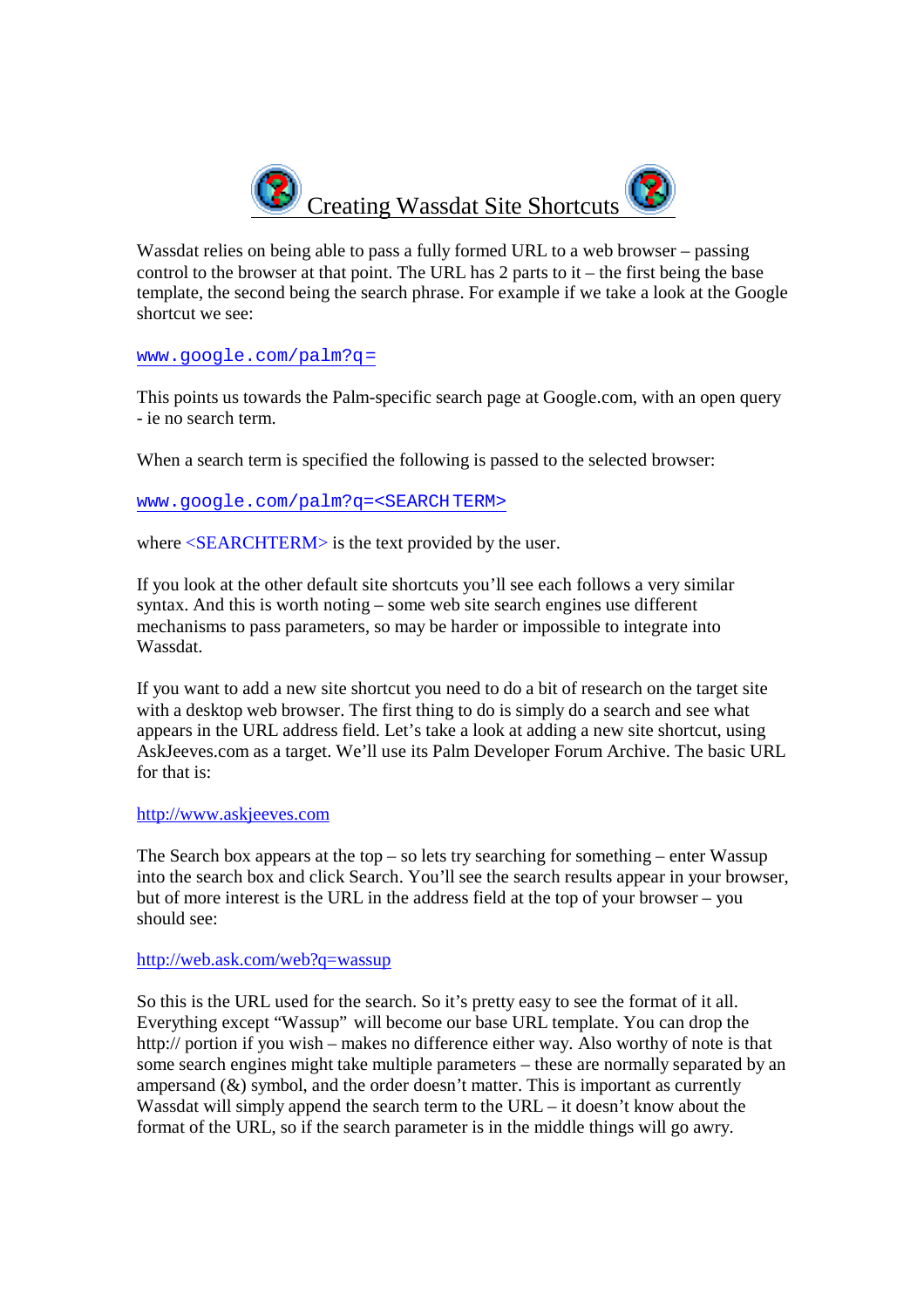Now launch Wassdat and create a new shortcut by tapping New. Now enter "AskJeeves" as the Site name, and everything except "Wassup" from above as the URL. You can select an icon also. You should have this on your device.

| Wassdat                                                                                         |                                      | M Enabled |
|-------------------------------------------------------------------------------------------------|--------------------------------------|-----------|
| Slashdot.org slashdot.org/sea t<br>$\bullet$ CDDB.com<br>MDB.com<br>VersionTrahttp://www.versio | www.gracenote.co<br>www.imdb.com/fin |           |
| <b>AskJeeves</b><br>Site: Ask Jeeves                                                            | web.ask.com/web?                     |           |
| URL: web.ask.com/web?q=                                                                         |                                      |           |
| lcon:<br>Save                                                                                   | $(Delete)$ $\left(\bigoplus\right)$  |           |

Now simply tap Save and your shortcut is ready to use. Let's try it. Exit Wassdat (go to any other application) and bring up the Find dialog. Now enter the text "Wassup" as shown below and highlight it (assuming you have the Auto menu option selected in Wassdat):